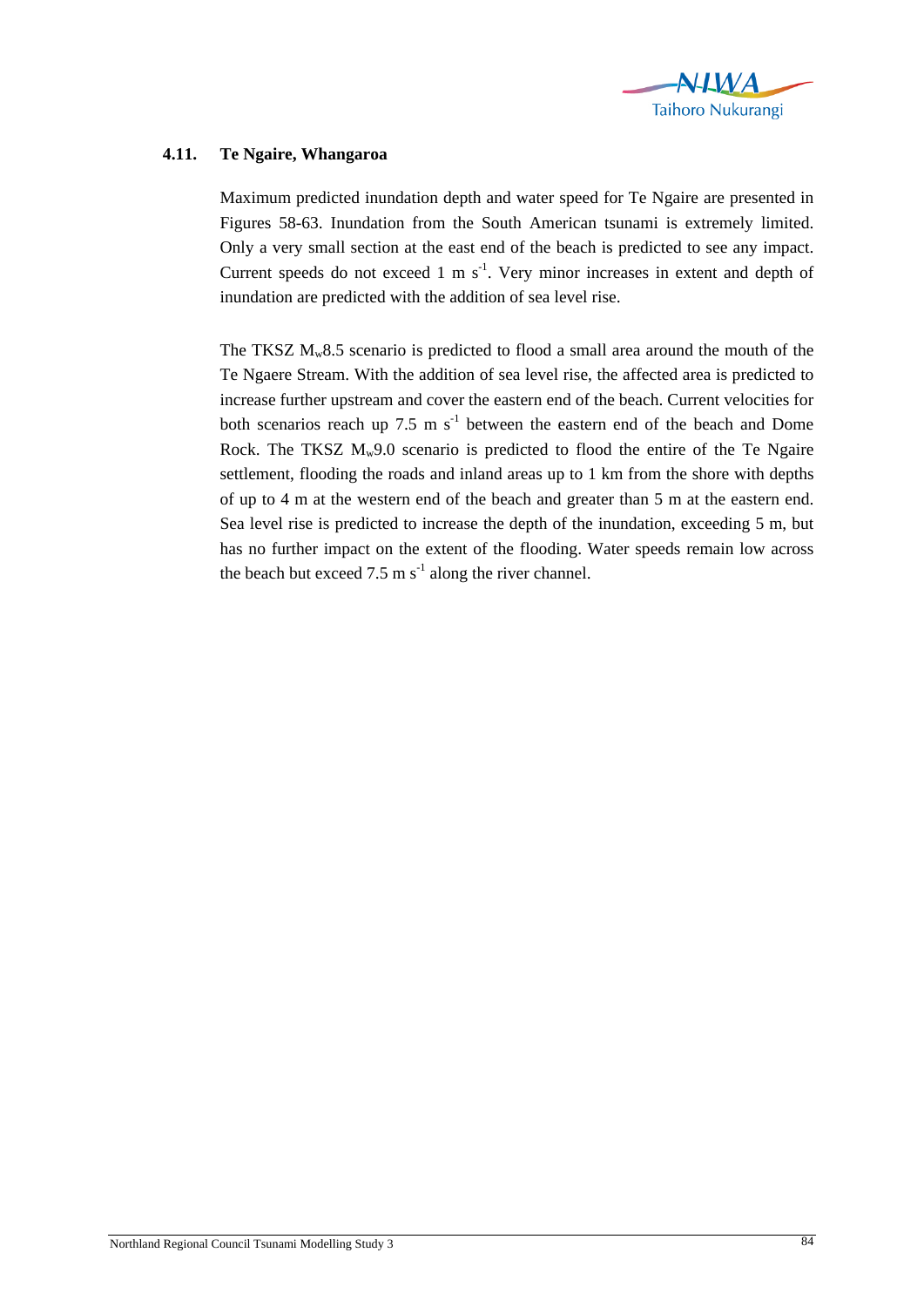



**Figure 58: Te Ngaire, Whangaroa: Maximum inundation speed (upper) and depth (lower) plots for the South American tsunami scenario at MHWS (to extent of LiDAR).**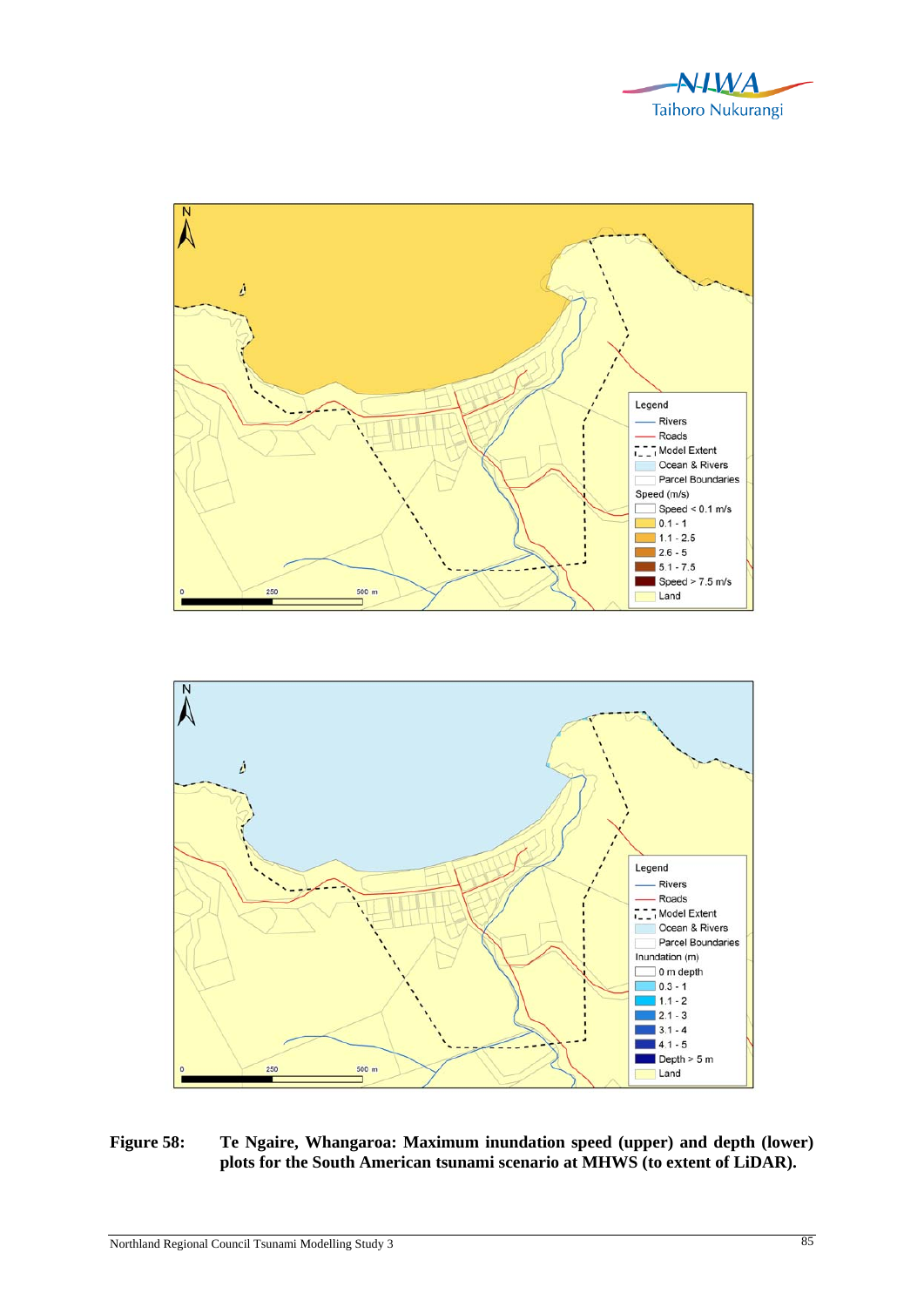



**Figure 59: Te Ngaire, Whangaroa: Maximum inundation speed (upper) and depth (lower) plots for the South American tsunami scenario at MHWS + 50cm (to extent of LiDAR).**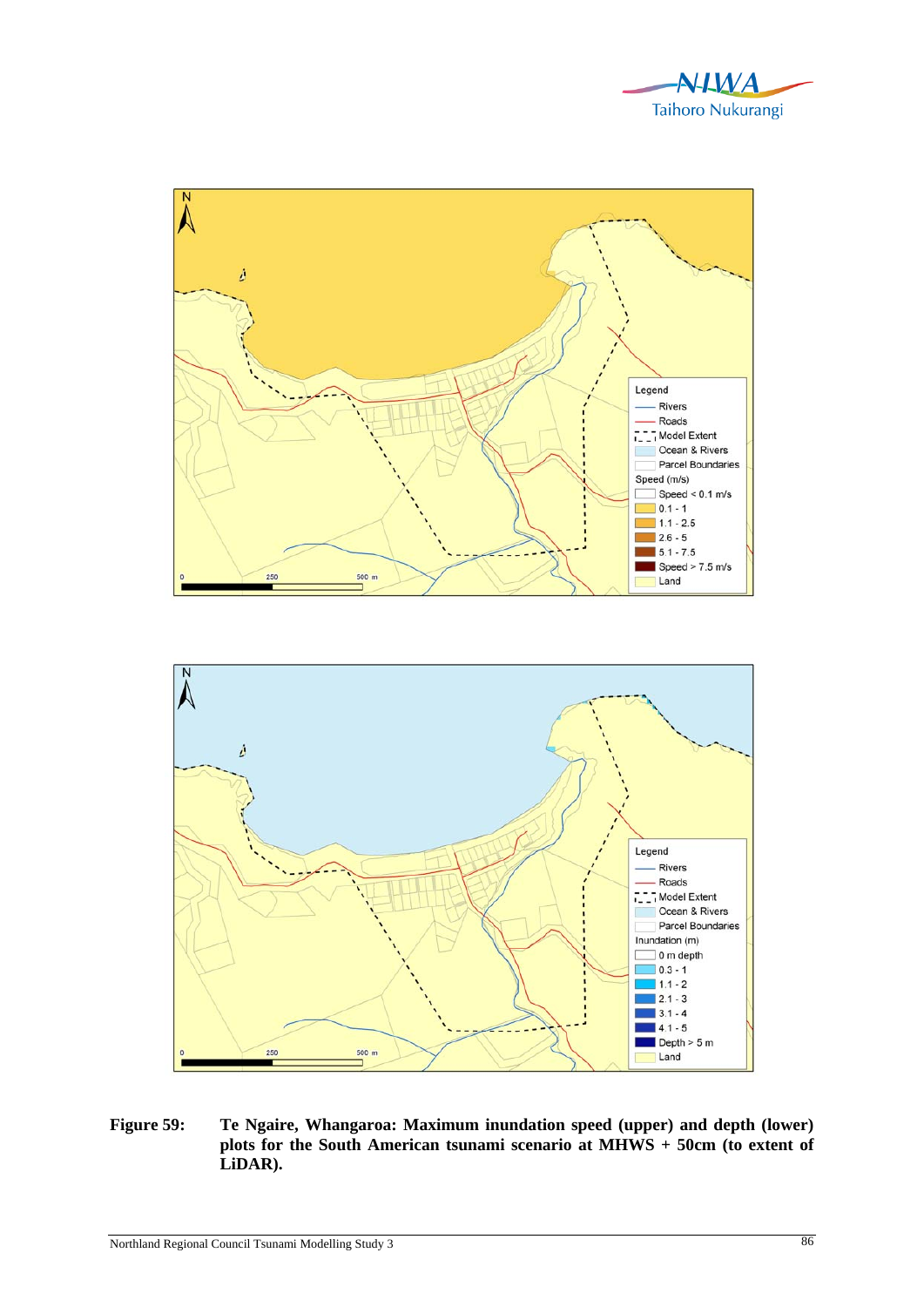





**Figure 60: Te Ngaire, Whangaroa: Maximum inundation speed (upper) and depth (lower) plots for the Mw8.5 Tonga-Kermadec subduction zone scenario at MHWS (to extent of LiDAR).**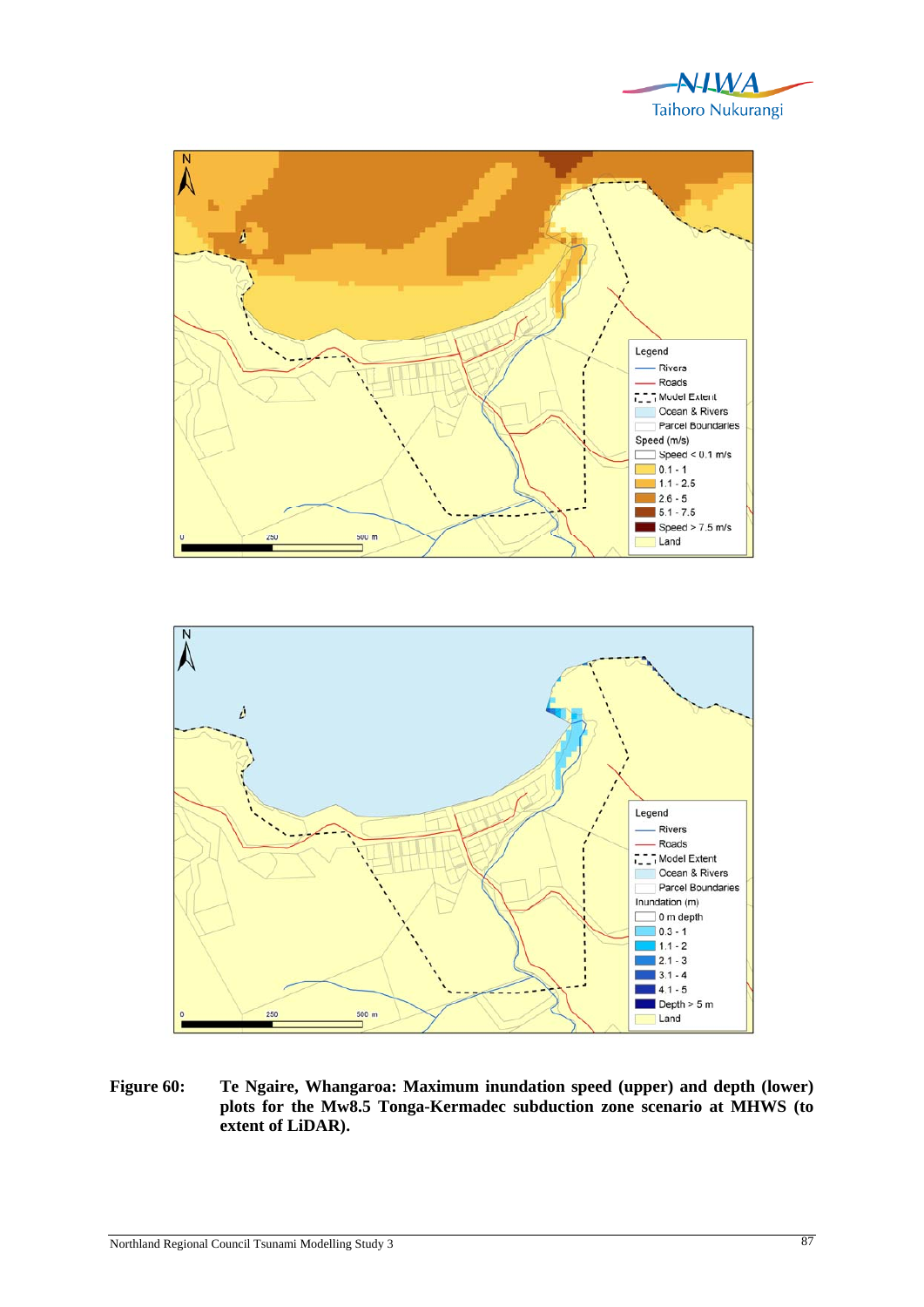





**Figure 61: Te Ngaire, Whangaroa: Maximum inundation speed (upper) and depth (lower) plots for the Mw8.5 Tonga-Kermadec subduction zone scenario at MHWS + 50cm (to extent of LiDAR).**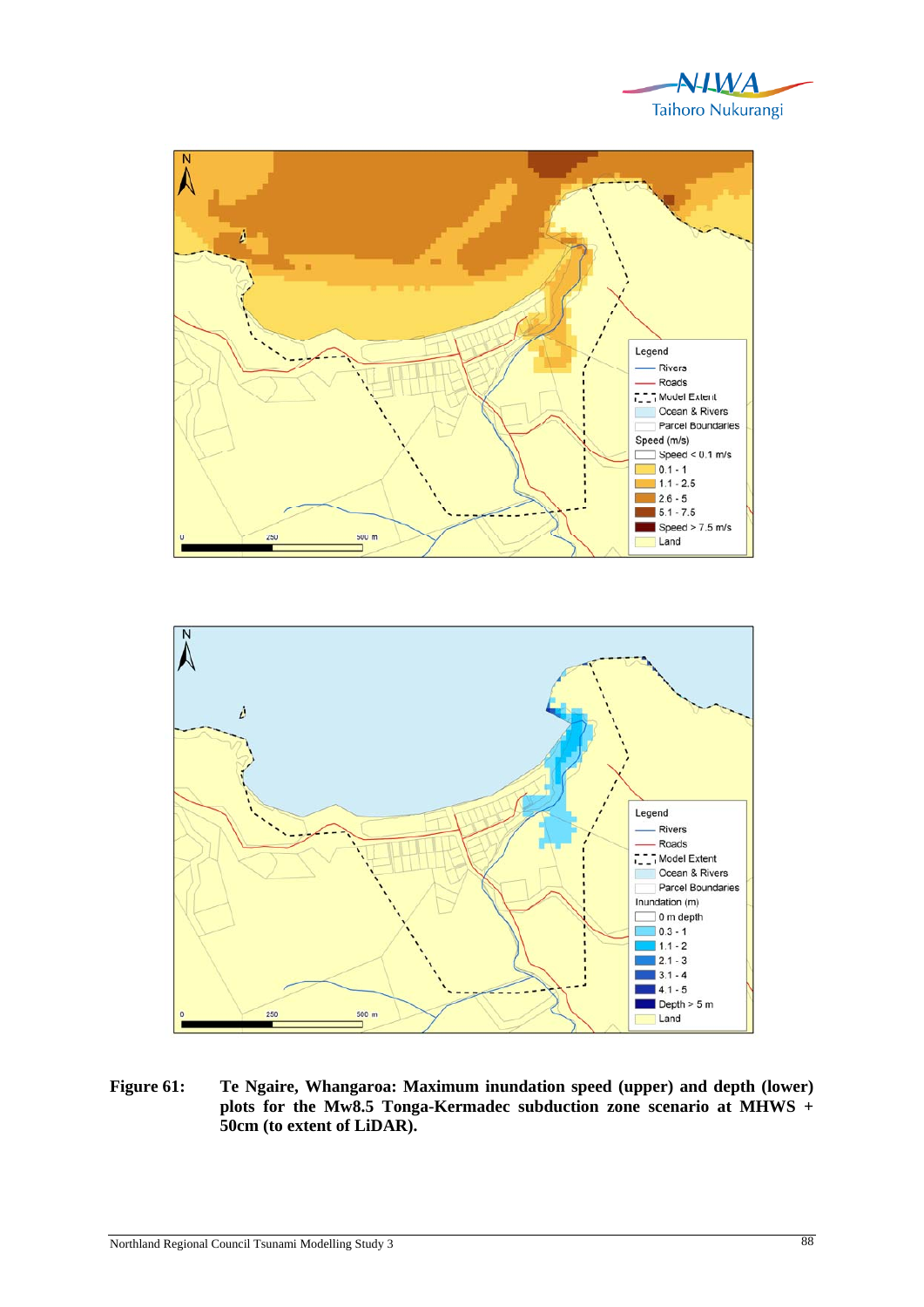





**Figure 62: Te Ngaire, Whangaroa: Maximum inundation speed (upper) and depth (lower) plots for the Mw9.0 Tonga-Kermadec subduction zone scenario at MHWS (to extent of LiDAR).**